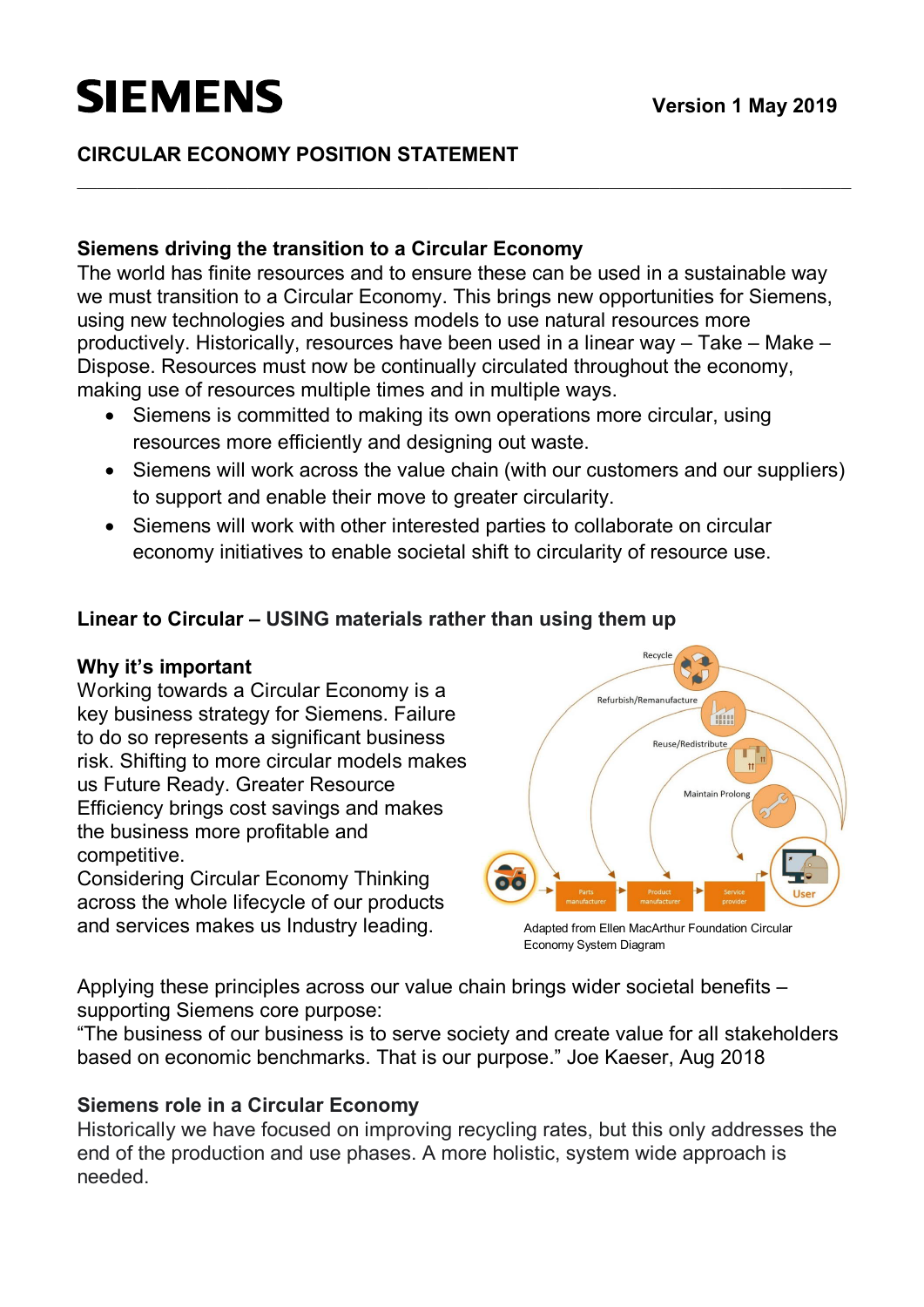# **SIEMENS**

## **CIRCULAR ECONOMY POSITION STATEMENT**

**Regenerate** - using recycled materials and renewable energy Regenerate **Prolong** – prolonging product life spans through maintenance and design Exchange Prolong **Optimize** - improving product efficiency and removing waste from supply chains Circular Economy **Loop** - keeping components and materials in Opportunities "closed loops" **Digitalize** - delivering goods and services virtually Digitalize Optimize **Exchange** - replacing materials with advanced renewable ones or applying new technologies such Loop as 3-D printing Adapted from McKinsey "Mapping the benefits of a circular economy" 2017

## **Circular Economy and Sustainability**

Working towards a Circular Economy supports Siemens UK Sustainability Strategy. The Circular Economy is underpinned by the efficient use of energy and a decarbonised energy system. It also requires parties across the supply chain to work together towards Circular solutions. This aligns with Siemens three other sustainability focus areas: Responsible Supply Chain, Energy Efficiency and Decarbonising our Fleet. Circular Economy is an intrinsic part of Siemens desire to become a net positive organization. A shift from "less bad" (wasting less material), to "doing more good": keeping materials in the loop, continually reusing, repairing, remanufacturing and minimizing resource leakage.

## **What is resource efficiency and how does it relate to Circular Economy?**

Resource efficiency is a key driver to achieving a Circular Economy. Resources include energy, nutrients, water and materials. In the context of this strategy we are focusing on Materials. Resource Efficiency is more than better waste management. It's achieving the most efficient use of materials, throughout the supply chain, and keeping those materials circulating through the economy by:

- Making products last longer
- · Making products easier to maintain and update without unnecessary wastage
- · Making products easier to dismantle into clean material streams
- · Sourcing materials already in circulation, reducing dependency on virgin materials
- · Ensuring materials can be recovered and reused
- · Eliminating waste

This can be summarized in to six key areas of opportunity: